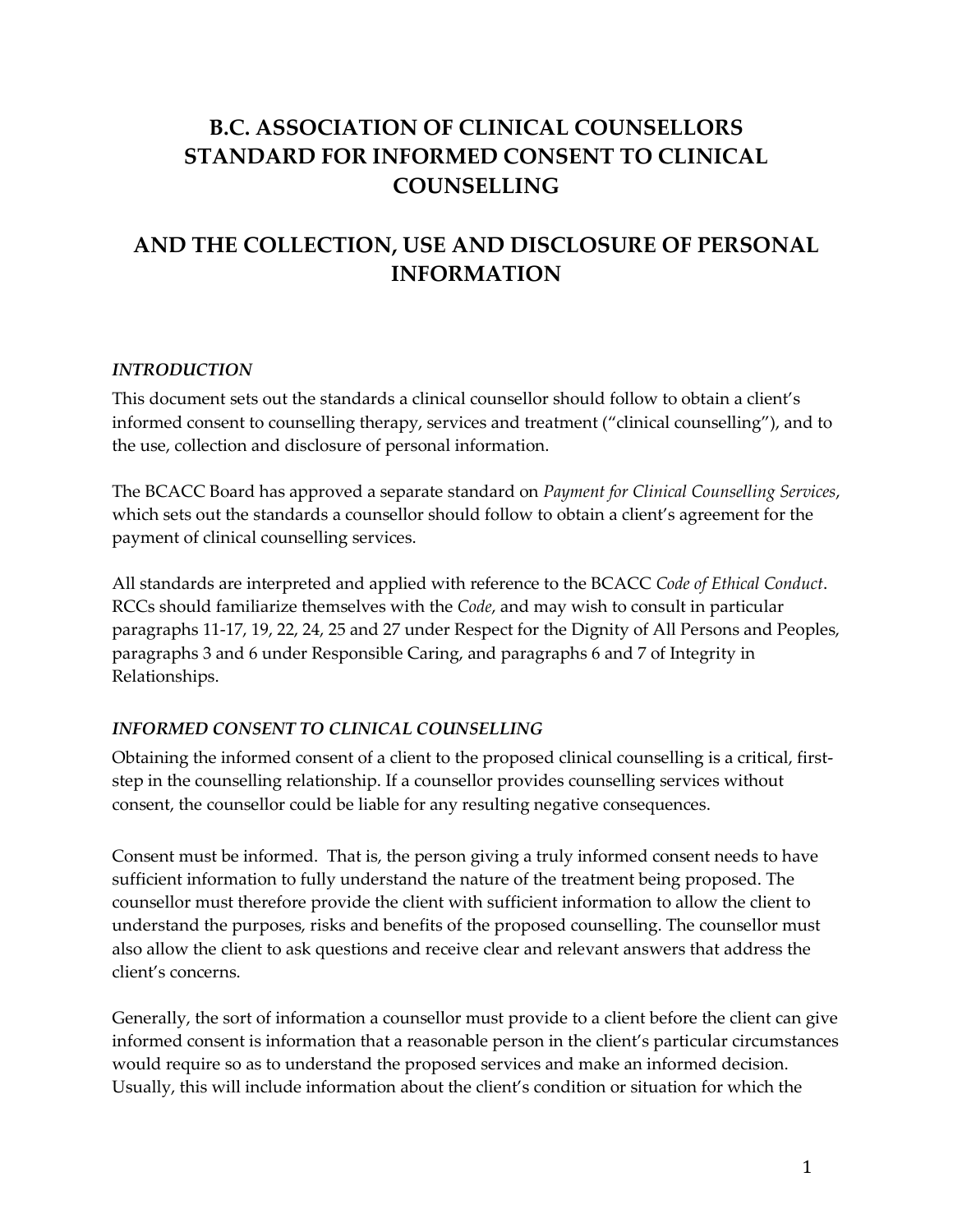services are being proposed, the nature of the proposed clinical services, the risks and benefits of those services that a reasonable person would expect to be told about, as well as any clinical options, including not doing anything. Further, a counsellor has a duty to communicate with a client in a way that is appropriate to that client's particular skills, ability and language.

In most situations, a counsellor can presume that every adult client the counsellor sees is capable of giving, refusing or revoking consent to clinical counselling services. In the rare circumstance that the counsellor believes that an adult client is not capable of giving or is unable to communicate informed consent (e.g. because of mental defect or a physical, psychological or emotional incapacity, as examples), the counsellor should obtain consent from an authorized substitute decision maker.<sup>1</sup> Legally, a client under the age of 19 who is mature enough to and does fully understand the nature of the therapy can also give their consent to their own therapy. The child in that instance can give consent without a parent or guardian's knowledge or approval.<sup>2</sup>

*Once the client gives consent, this does not end the process.* The counsellor must ensure that informed consent continues throughout the counselling relationship. The counsellor may have to seek the client's consent again if circumstances change, such as when the nature of counselling services changes significantly from what was originally agreed, or when a new treatment modality is proposed. The general rule is, when in doubt, seek to renew informed consent.

Consent can be expressed in several ways, from the very formal and overt to the merely implicit. Some common forms of consent are:

The written Consent Form. These forms are of value for dealing with general matters such as overall therapeutic orientation or other items that will apply to all clients throughout the therapy process. However, they should **never** be interpreted as a blanket consent to any and all treatment.

- 1. Other written consent. This may be an additional Consent Form, or it may be as simple as asking the client to sign off on a short note in the clinical records. Written consent should be considered for significant changes or the introduction of new therapeutic processes as the therapy progresses.
- 2. Verbal consent. Counsellors should however ensure that there are no language or comprehension barriers that can void verbal consent.
- 3. Implied consent. This would include a nod of the head or other, similar gesture.
- 4. A client can also consent to clinical counselling by action or conduct, such as voluntarily giving the counsellor information and participating in therapy.

A more formal, overt consent, rather than informal or implied consent techniques should be used at the outset as well as for particularly sensitive or emotionally difficult clinical interventions, and in situations which represent a significant shift from previous therapy you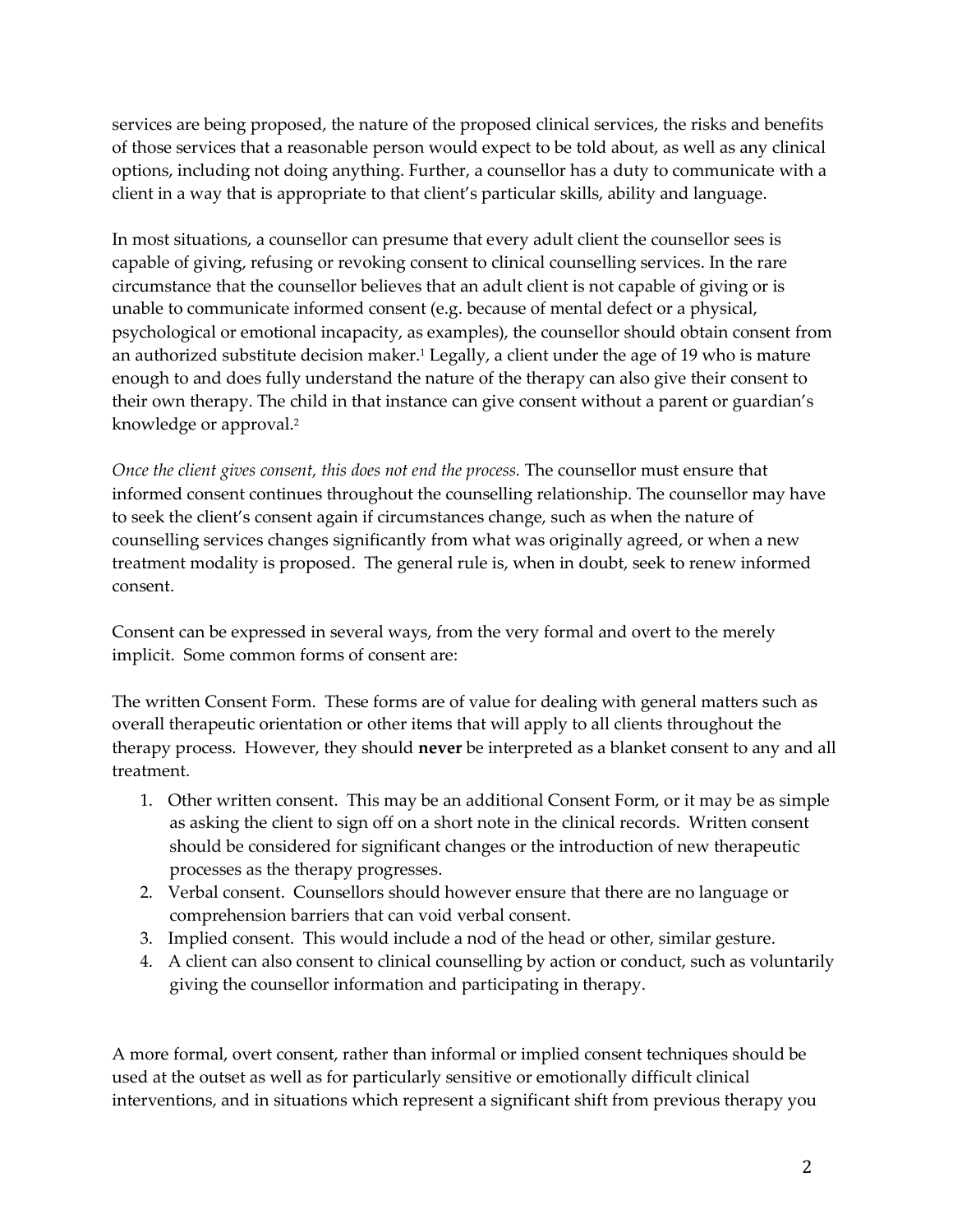have been conducting with the client.

Even where consent is very informal or implied, the counsellor should document the consent. For example, a counsellor can make a note in the clinical record that the client was informed and gave an implied or an oral consent.

The client can also withdraw consent at any time, thus effectively ending the counselling relationship. The withdrawal of consent may also be expressed in both formal and overt ways or be merely implied. Counsellors should be sensitive to the possibility of an implied withdrawal of consent and should check in with the client if they think this may be occurring. In so doing counsellors would be well advised to remain aware of the effects of culture, to educate themselves as to these effects, and to seek information from the client about the client's cultural norms.

### *CONSENT TO USE OF PERSONAL INFORMATION*

The *Personal Information Protection Act* (PIPA) came into force on January 1, 2004, and applies to all self-employed counsellors in private practice who are not employed by or under contract with an agency that may itself be subject to the PIPA or other similar legislation outside the jurisdiction of British Columbia.

This standard is intended to highlight the legal obligations of counsellors whose practices are subject to PIPA or similar legislation outside the jurisdiction of British Columbia. The legal obligations set out under PIPA have consolidated prior common law, statute, and ethical principles to create comprehensive instructions for the collection, use and disclosure of personal information. RCCs in private practice in British Columbia are to inform themselves as to the impact of PIPA and ensure that they are following practices consistent with PIPA. RCCs seeking further information about PIPA may consult *Personal Information Protection Act: A Counsellor's Guide for Developing Client Personal Information Protection Policies and Procedures* (approved by the Board on October 16, 2004 and available on the BCACC website). RCCs should also not hesitate to seek independent legal advice.

Employed or contract counsellors should follow their employer's privacy policies and procedures to ensure compliance with the appropriate privacy statutes.

Personal information is defined as "information about an identifiable individual". It is likely that most of the information contained in clinical records will be information about the client him- or herself. Nevertheless, it is important to remember that the person having a privacy interest in the information is the person who is the subject of the information, whether they are your client or not. Personal information, as defined by PIPA, about another person that has been disclosed by the client in therapy, may not be disclosed pursuant to a consent given by your client. Your client is not the person who owns that personal information. In such situations it is appropriate to redact records prior to disclosure to remove the personal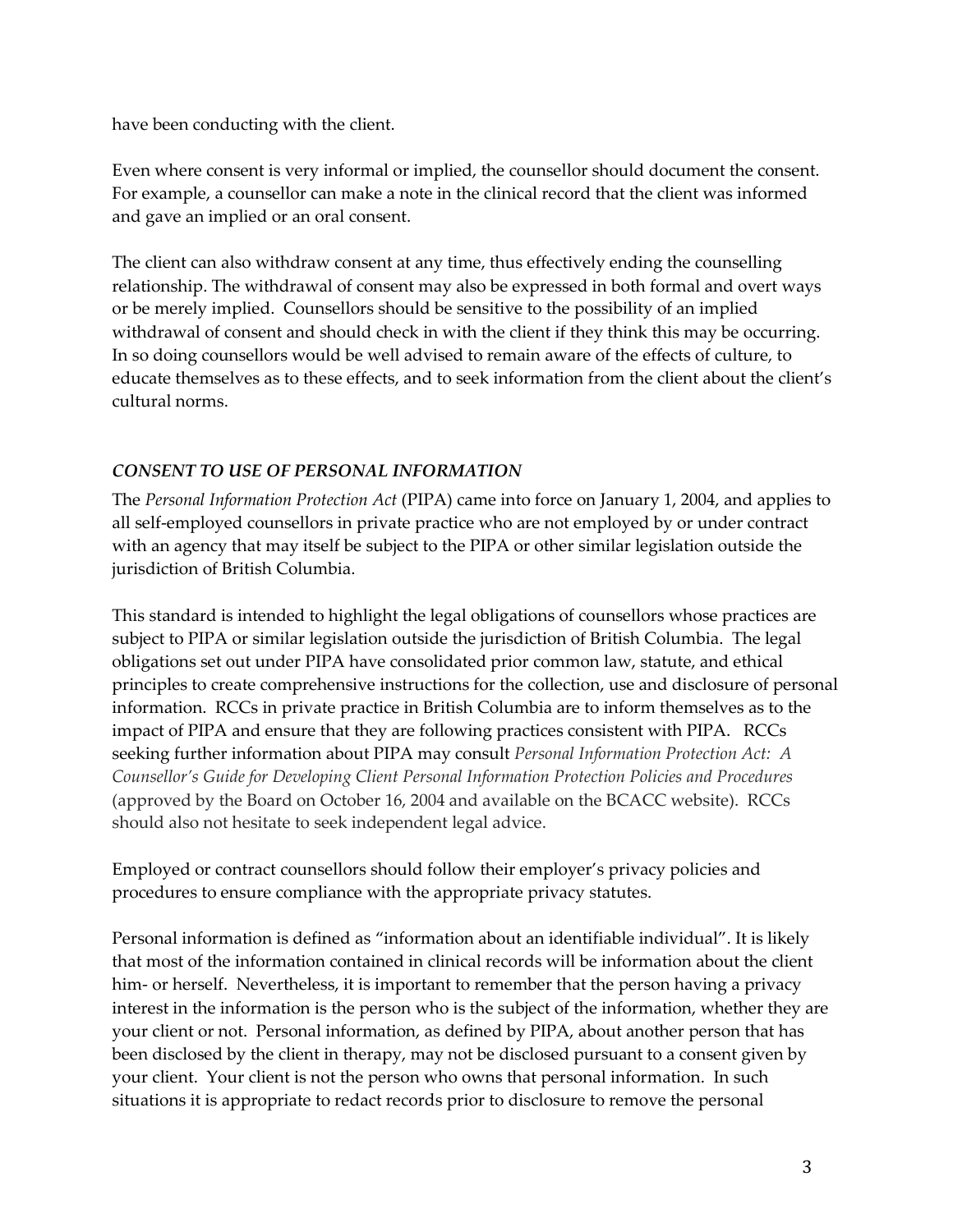information belonging to others. If there are any doubts about what should be disclosed, RCCs should not hesitate to seek independent legal advice.

Under PIPA, the principle of informed consent applies. The counsellor must provide the client with sufficient information to allow the client to give informed consent to the collection, use and disclosure of the client's personal information. While PIPA sets out certain exceptions to the consent requirement and allows a counsellor to rely on deemed consent in certain situations, as a matter of practice BCACC recommends that RCCs document a client's consent to the collection, use and disclosure of the client's personal information.

Section 8(3) of PIPA allows a counsellor to collect, use or disclose personal information about a client for specified purposes if four conditions are met:

> (a) The counsellor provides the client with a notice, in a form the client can reasonably be considered to understand, that the counsellor intends to collect, use or disclose the client's personal information for those purposes,

(b) The counsellor gives the client a reasonable opportunity to decline within a reasonable time to have his or her personal information collected, used or disclosed for those disclosed purposes,

(c) The client does not decline, within the time allowed under paragraph (b), the proposed collection, use or disclosure, and

(d) The collection, use or disclosure of personal information is reasonable having regard to the sensitivity of the personal information in the circumstances.

### *CONTENTS OF A GENERAL CONSENT FORM*

It is good practice to use a general consent form that covers both information about therapeutic modality and PIPA requirements as to the collection, use and disclosure of personal information (although the general consent form, as previously noted, should not be relied upon as giving a blanket consent).

The consent form should be separate from the payment agreement between the counsellor and the client.

A general consent form should include:

- 1. The counsellor's name, academic qualification(s), professional membership in BCACC and professional registration number.
- 2. A description of the nature of the counsellor's professional practice, i.e. the counsellor's therapeutic orientation.
- 3. A brief description of the benefits of clinical counselling, taking into account the counsellor's orientation; benefits could include, for example, gaining personal insights, learning new ways to cope with or solve problems, developing new skills, and changing unwanted behaviours.